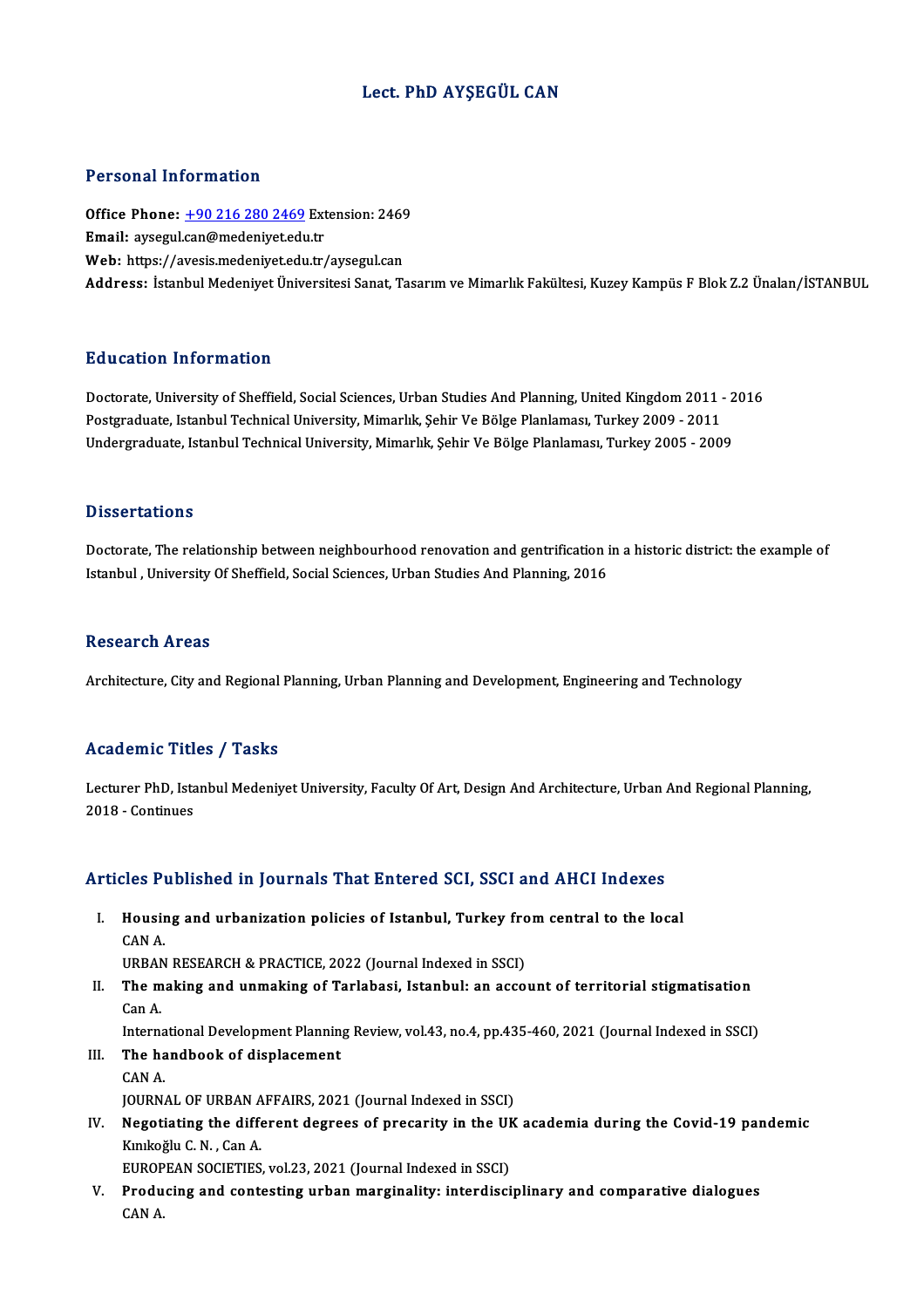URBAN GEOGRAPHY, 2020 (Journal Indexed in SSCI)<br>Stigme Gities: The Penutation and History of Pi

VI. Stigma Cities: The Reputation and History of Birmingham, San Francisco and Las Vegas. URBAN<br><mark>Stigma</mark><br>CAN A.<br>INTEDA Stigma Cities: The Reputation and History of Birmingham, San Francisco and Las Vegas.<br>CAN A.<br>INTERNATIONAL JOURNAL OF URBAN AND REGIONAL RESEARCH, vol.44, no.2, pp.388-389, 2020 (Journal<br>Indeved in SSCI)

CAN A.<br>INTERNATIONAL<br>Indexed in SSCI)<br>Handbook of C INTERNATIONAL JOURNAL OF URBAN A<br>Indexed in SSCI)<br>VII. Handbook of Gentrification Studies.

## Indexee<br>H<mark>andb</mark><br>CAN A.<br>INTERN

Handbook of Gentrification Studies.<br>CAN A.<br>INTERNATIONAL JOURNAL OF URBAN AND REGIONAL RESEARCH, vol.43, no.2, pp.393-394, 2019 (Journal<br>Indoved in SSCD CAN A.<br>INTERNATIONAL<br>Indexed in SSCI)<br>Planetary senty INTERNATIONAL JOURNAL OF URBAN AND R<br>Indexed in SSCI)<br>VIII. Planetary gentrification (urban futures)

Indexee<br>Planet<br>CAN A.<br>URRAN Planetary gentrification (urban futures)<br>CAN A.<br>URBAN GEOGRAPHY, vol.40, no.4, pp.585-587, 2019 (Journal Indexed in SSCI)<br>Contrifier CAN A.<br>URBAN GEO<br>IX. Gentrifier<br>Can A.

## URBAN<br>Gentr:<br>Can A.

Gentrifier<br>Can A.<br>URBAN STUDIES, vol.55, no.9, pp.2075-2078, 2018 (Journal Indexed in SSCI)<br>Territories of Boverty

- X. Territories of Poverty URBAN<br>Territ<br>Can A.
	-

Territories of Poverty<br>Can A.<br>INTERNATIONAL JOURNAL OF URBAN AND REGIONAL RESEARCH, vol.40, no.5, pp.1061-1062, 2016 (Journal Can A.<br>INTERNATIONAL<br>Indexed in SSCI)<br>Transformation INTERNATIONAL JOURNAL OF URBAN AND REGIONAL RESEA<br>Indexed in SSCI)<br>XI. Transformations in Global and Regional Social Policies

Indexe<br>**Trans**<br>Can A.<br>SOCIAL

Can A.<br>SOCIAL POLICY & ADMINISTRATION, vol.50, no.3, pp.420-421, 2016 (Journal Indexed in SSCI)

## Can A.<br>SOCIAL POLICY & ADMINISTRATION, vol.50, no.3,<br>XII. Gentrification: A Working-Class Perspective SOCIAL<br>Gentr:<br>Can A.

Can A.<br>URBAN STUDIES, vol.53, no.6, pp.1334-1336, 2016 (Journal Indexed in SSCI)

#### Articles Published in Other Journals

- rticles Published in Other Journals<br>I. Informality and Affordability: Approaches from the Global South and Opportunities for the Global<br>North Inform<br>North<br>Can A Inforr<br>North<br>Can A. North<br>Can A.<br>Critical Housing Analysis, vol.6, no.2, pp.1-12, 2019 (Journal Indexed in ESCI)
	-

- Can A.<br>Critical Housing Analysis, vol.6, no.2, pp.1-12, 2019 (Journal Indexed in ESCI)<br>II. book review: restricted access Race, Class, and Politics in the Cappuccino City by Derek S. Hyra<br>(review) Critical Ho<br>book revi<br>(review)<br>Can A book<br>(revie<br>Can A.<br>Histori (review)<br>Can A.<br>Historical Geography, vol.47, pp.252-254, 2019 (International Refereed University Journal)
	-

Can A.<br>Ilistorical Geography, vol.47, pp.252-254, 2019 (International Refereed University Journal)<br>III. Neo –Liberal urban Politics in the Historical Environment of Istanbul – The Issue of Gentrification<br>Can A Histori<br>**Neo –**<br>Can A.<br>PLANI

Can A.<br>PLANLAMA, vol.23, no.2, pp.95-104, 2013 (Other Refereed National Journals)

#### Books&Book Chapters

ooks & Book Chapters<br>I. Resilience Informed Urban Planning and Development in The Global South: A Critical Commentary<br>Can A. Bejandran L. Odandaal N. Lama L.T. Can A., Rajendran L., Odendaal N., Loma J. T. Resilience Informed Urban Planning and Development in The Gl<br>Can A., Rajendran L., Odendaal N., Loma J. T.<br>in: Special Issue: Planning Practices and Theories from the Global South,<br>Mukhanadhyay C. Belingardi Pannamldo C. a in: Special Issue: Planning Practices and Theories from the Global South,

Mukhopadhyay,C.,Belingardi,Papparaldo,G. and Hendawy M., Editor, Association of European Schools of Planning<br>(AESOP), Dortmund, pp.47-58, 2021 Mukhopadhyay,C.,Belingardi,Papparaldo,G. and Hendawy M., Editor, Association of Europe:<br>(AESOP), Dortmund, pp.47-58, 2021<br>II. Inclusion or Exclusion in a Gentrifying Neighbourhood: Case of Galata, Istanbul<br>Can A

(AESO<br>Inclus<br>Can A.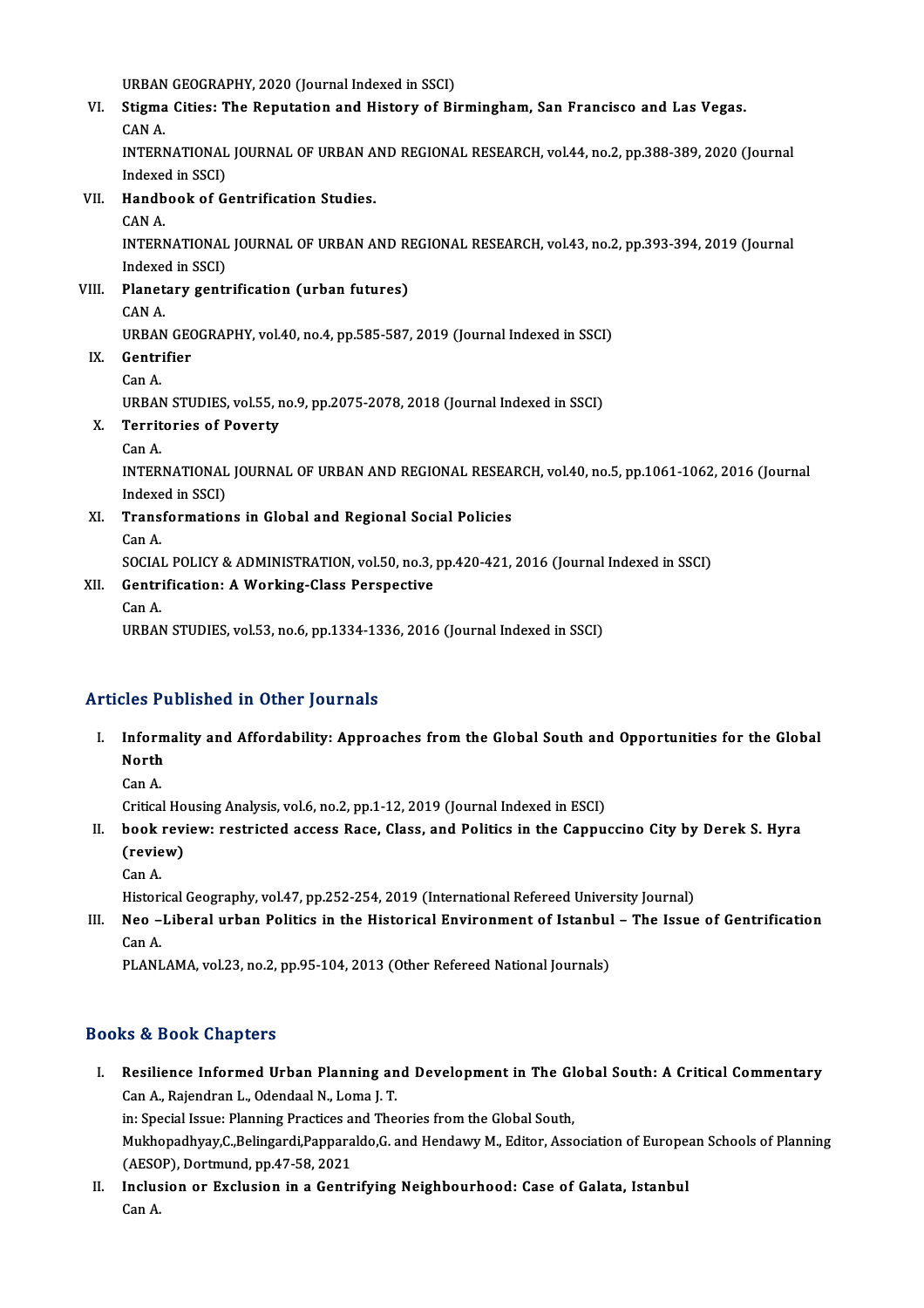in: Our City? Countering Exclusion in Public Space", , Minouche Besters, Editor, STIPO Publishing, Rotterdam, pp.33-<br>20, 2019 in: Our Cit<br>39, 2019

# 39, 2019<br>Refereed Congress / Symposium Publications in Proceedings

- efereed Congress / Symposium Publications in Proceedings<br>I. The slow violence of displacement: A legal analysis for the urban regeneration/transformation The slow violence of<br>decisions in Turkey<br>Can A The sl<br>decisi<br>Can A. decisions in Turkey<br>Can A.<br>Geographies of Law Symposium , Turin, Italy, 13 - 14 December 2021, pp.36-37
	-

- Can A.<br>Geographies of Law Symposium , Turin, Italy, 13 14 Decemb<br>II. The Urbicide of Istanbul through Urban Megaprojects<br>Can A Geogra<br>The U<br>Can A.
	-

The Urbicide of Istanbul through Urban Megaprojects<br>Can A.<br>RC21 Annual Conference, Antwerp, Belgium, 14 - 16 July 2021, pp.87-88<br>Farly Career Acedemics' Experiences of Preserity in the 'Cerper

- Can A.<br>RC21 Annual Conference, Antwerp, Belgium, 14 16 July 2021, pp.87-88<br>III. Early Career Academics' Experiences of Precarity in the 'Corporate' Higher Education: The Accounts<br>of the UK and the USA RC21 Annual Conference,<br>Early Career Academic<br>of the UK and the USA Early Career Acade<br>of the UK and the U<br>Can A., Kınıkoğlu C.N.<br>PSA 70th Anniverserv
	-

of the UK and the USA<br>Can A., Kınıkoğlu C. N.<br>BSA 70th Anniversary Virtual Annual Conference - Remaking the Future, Oxford, United Kingdom, 12 - 15 April<br>2021. pp.50.51 Can A., Kınıkoğlu<br>BSA 70th Annive<br>2021, pp.50-51<br>Informality an BSA 70th Anniversary Virtual Annual Conference - Remaking the Future, Oxford, United Kingdom, 12 - 15 April 2021, pp.50-51<br>IV. Informality and Affordability: Approaches from the Global South and Opportunities for the Globa

- 2021, p<br>Inform<br>North **Inform<br>North<br>Can A.<br>IPA Vi** North<br>Can A.<br>IBA Vienna International Summer School, Vienna, Austria, 16 - 20 September 2019, pp.1-12
	-

Can A.<br>IBA Vienna International Summer School, Vienna, Austria, 16 - 20 September 2019, pp.1<br>V. Return of the 'Rent Gap': Discussion Guided by the Concept of Spatial Capital<br>Can A **IBA Vie**<br>**Retur**<br>Can A.<br>PCS A. Can A.<br>RGS Annual International Conference, London, United Kingdom, 27 - 31 August 2019, pp.352

#### Can A.<br>RGS Annual International Conference, London, United Kingdom, 27 - 31 August 2019, pp.35<br>VI. The Issue of Spatial Capital during a State-led Gentrification Process in Istanbul<br>Can A RGS A<sub>1</sub><br>The Is<br>Can A. The Issue of Spatial Capital during a State-led Gentrification Process in Istanbul<br>Can A.<br>AAG Annual International Conference, , Washington, United States Of America, 3 - 07 April 2019, pp.1<br>From the Contre to the Margine: Can A.<br>AAG Annual International Conference, , Washington, United States Of America, 3 - 07 April 2019, pp.1<br>VII. From the Centre to the Margins: Refashioning of Historical Istanbul through Territorial

## AAG Annual Inter<br>From the Centre<br>Stigmatization From the Cen<br>Stigmatizatio<br>Can A., Türk S.<br>PCS IPC Annu

Can A., Türk S.<br>RGS-IBG Annual International Conference , Cardiff, United Kingdom, 28 - 31 August 2018, pp.22

### Can A., Türk S.<br>RGS-IBG Annual International Conference , Cardiff, United Kingdom, 28 - 31 August 2018, pp.22<br>VIII. Collaborative Partnerships for Affordable Housing: Experiences from The Global South and Lessons<br>for T RGS-IBG Annual Internat<br>Collaborative Partner<br>for The Global North<br>Can A Colla<mark>b</mark><br>for Th<br>Can A.<br>ENUD for The Global North<br>Can A.<br>ENHR (European Network for Housing Research) Conference, Tirane, Albania, 4 - 06 September 2017, pp.26<br>The Belationship between Brosesses of Contrification and Uneven Development: The Case of

### Can A.<br>ENHR (European Network for Housing Research) Conference, Tirane, Albania, 4 - 06 September 2017, pp<br>IX. The Relationship between Processes of Gentrification and Uneven Development: The Case of<br>Tarlabasi Istanbul ENHR (European Net<br>The Relationship b<br>Tarlabasi, Istanbul<br>Can A IX. The Relationship between Processes of Gentrification and Uneven Development: The Case of Tarlabasi, Istanbul<br>Can A.

EURA (European Urban Research Association) Conference, Turin, Italy, 16 - 18 June 2016, pp.1

Can A.<br>EURA (European Urban Research Association) Conference, Turin, Italy, 16 - 18 June 2016, pp.1<br>X. Effects of gentrification on the identity of the historical environment of Istanbul: the case of Galata<br>Can A EURA<br>**Effect**<br>Can A.<br>PCS IP Effects of gentrification on the identity of the historical environment of Istanbul: the ca<br>Can A.<br>RGS-IBG Annual International Conference, Exeter, United Kingdom, 2 - 04 September 2015, pp.155<br>Secial Exclusion as a Besult

## Can A.<br>RGS-IBG Annual International Conference, Exeter, United Kingdom, 2 - 04 September 20:<br>XI. Social Exclusion as a Result of Gentrification - The Case of Tarlabasi, Istanbul<br>Can A RGS-IE<br>Social<br>Can A.

Social Exclusion as a Result of Gentrification - The Case of Tarlabasi, Istanbul<br>Can A.<br>12th Conference of the European Sociological Association (ESA), Praha, Czech Republic, 25 - 28 August 2015,<br>nn 1633 1633 Can A.<br>12th Conference<br>pp.1632-1633<br>Sosial Exclusi 12th Conference of the European Sociological Association (ESA), Praha, Czech Republic,<br>pp.1632-1633<br>XII. Social Exclusion as a Result of Gentrification - The Case of Tarlabasi, Istanbul<br>Can A

### pp.163<br>Social<br>Can A.<br>PCS IP Can A.<br>RGS-IBG Annual International Conference, London, United Kingdom, 26 - 29 August 2014, pp.406